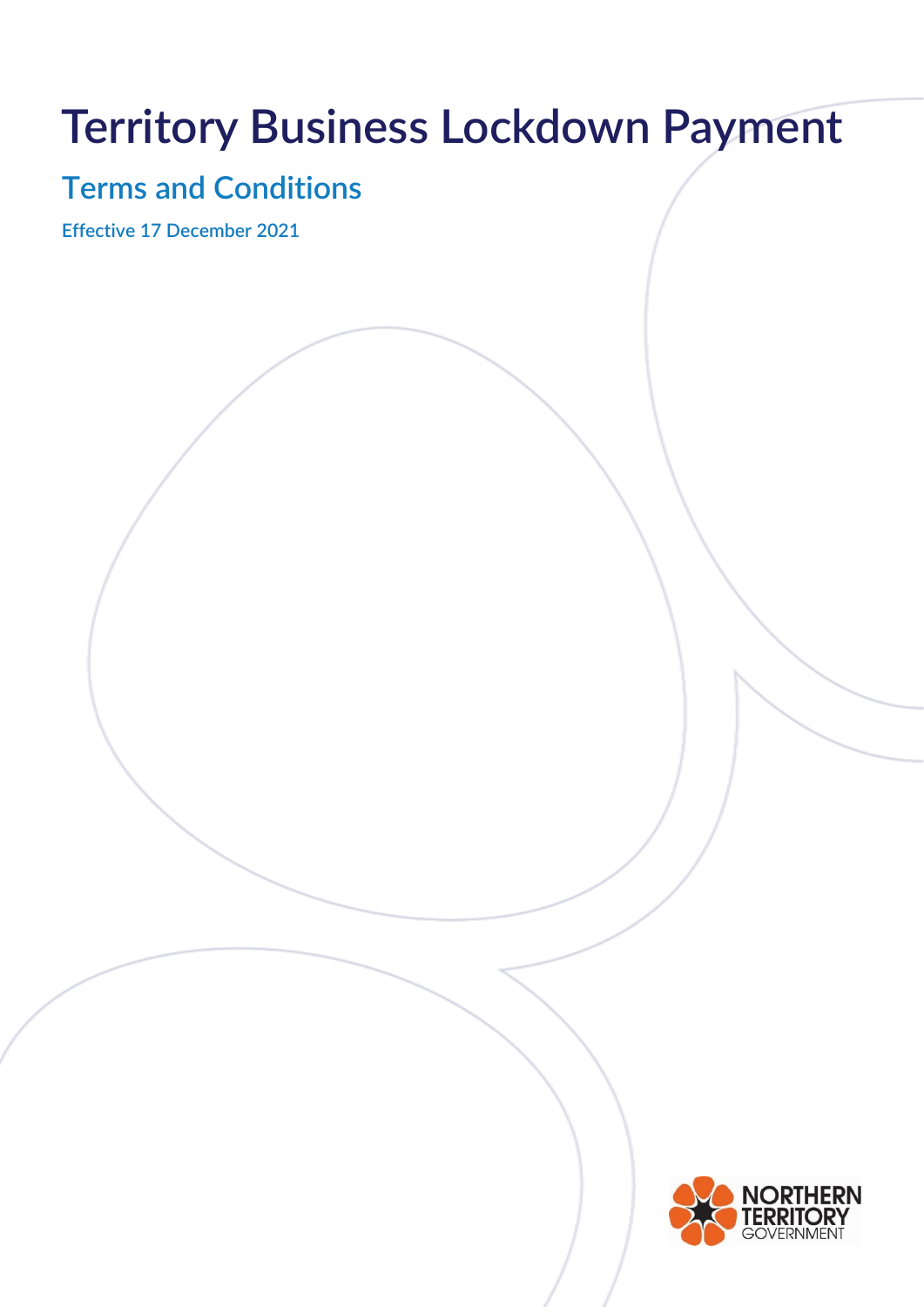## **Contents**

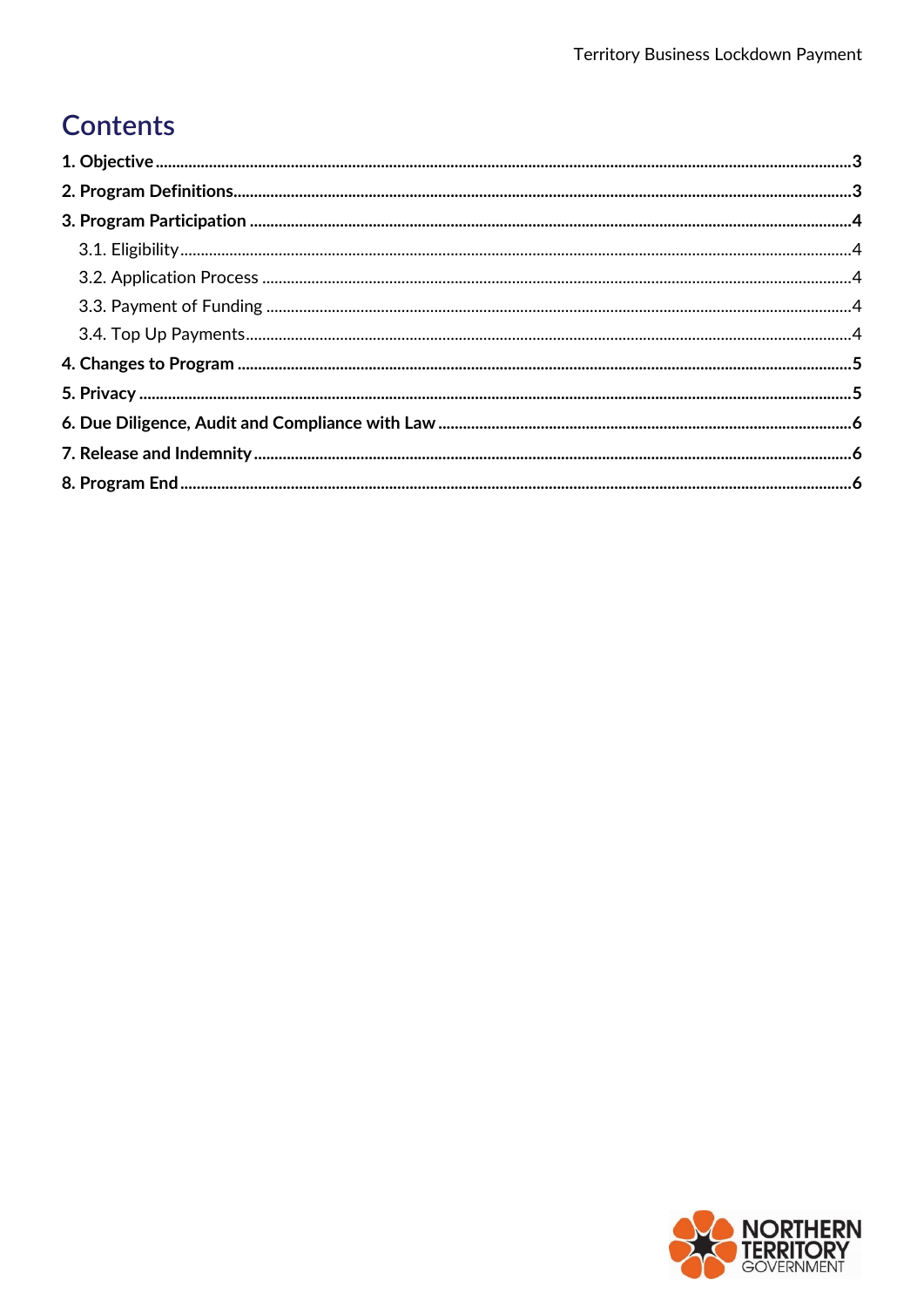## <span id="page-2-0"></span>**1. Objective**

The Territory Business Lockdown Payment ('Program') has been established to provide immediate financial support to businesses in a Lockdown Area and during a Lockdown Period.

## <span id="page-2-1"></span>**2. Program Definitions**

**Audit** means the Department's right to check original documents and undertake inspections of the books of account of an Eligible Business upon giving the Eligible Business reasonable notice, as well as make enquiries of any other Northern Territory Government Department to ascertain compliance with any laws of the Territory relevant to the Eligible Business.

**Department** means the Northern Territory Government, Department of Industry, Tourism and Trade.

#### An **Eligible Business**:

- a) is a Territory Enterprise; and
- b) holds a valid Australian Business Number as at the date of announcement of the Lockdown; and
- c) is located within a declared Lockdown Area; and
- d) was providing goods and/or services to the public wholly or substantially in the Northern Territory as at the date of announcement of the Lockdown; and
- e) is actively trading with an annual turnover of at least \$75,000 and less than \$10 million; and
- f) has fewer than 20 full time equivalent (FTE) employees; and
- g) has had to temporarily cease or significantly reduce trading (ie. suffers a drop of 50% or more in turnover) as a direct result of the Lockdown.

To be an Eligible Business a not-for-profit organisation must be validly incorporated under Northern Territory or Commonwealth legislation and must be fully compliant with all its statutory obligations.

**Excluded Recipients** are private and public schools, private and public educational institutions, government agencies, government owned/ controlled bodies, statutory corporations, local government bodies and businesses that have not had to cease or significantly reduce trading as a direct result of the Lockdown.

**Extended Closure** means the period between the time that the Lockdown is cancelled and the time when additional restrictions imposed by the Chief Health Officer on defined businesses and/ or defined industries are completely lifted.

**Top-Up Small Business Payments** are available for businesses that are unable to operate due to the Chief Health Officer directions for a period beyond 7 days where the business meets all the criteria in clause 3.4.

**Lockdown** means one or more restrictions have been put in place by the Northern Territory Government or Australian Government which prevent Eligible Businesses from trading in the ordinary course of their business due to restriction on public movement.

**Lockdown Area** means the area determined by the Chief Health Officer for the Northern Territory from time to time.

**Lockdown Period** means the number of days that the Lockdown remains in place.

**Grant** means a cash payment as described in Clause 3.3.

**Territory Enterprise** is a business that satisfies all of the following: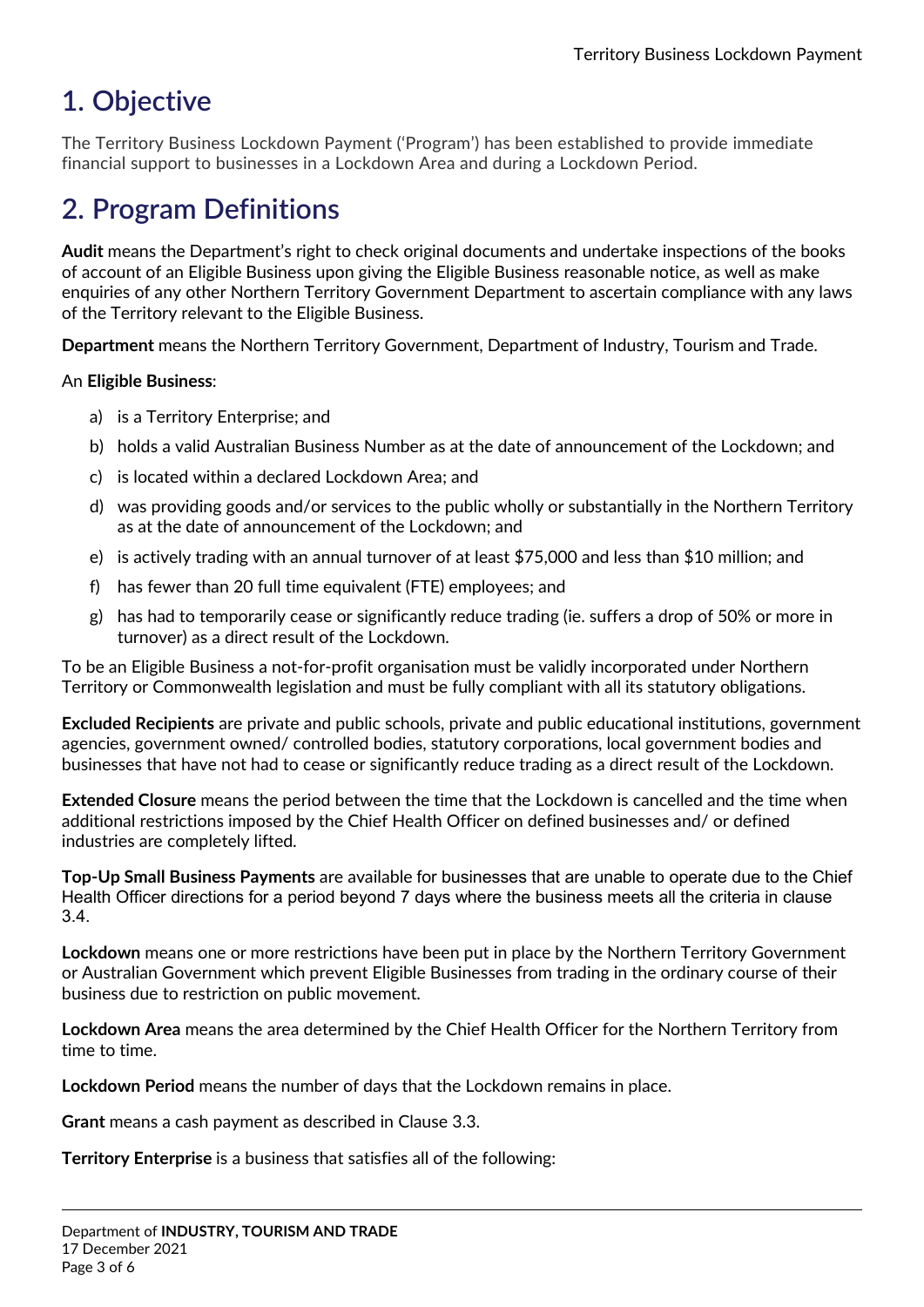- a) operating in the Northern Territory the enterprise is actively trading out of premises located in the Northern Territory; and
- b) has a significant permanent presence the business maintains an office, manufacturing facilities or other permanent base within the Northern Territory; and
- c) employs Northern Territory residents.

All participants should note that payments made under the program are at the sole and complete discretion of the Department and no correspondence will be entered into, regardless of whether an applicant meets the eligibility criteria or not. The NT Government is committed to observing strict probity in the distribution of grant monies in order to achieve transparency, fairness and equity in the administration of grant funding.

## <span id="page-3-0"></span>**3. Program Participation**

Applications must be made to the Department and comply with all processes and procedures contained in these Terms and Conditions and that the Department may otherwise set from time to time.

The application form and other information for Eligible Businesses will be available online at **businessrecovery.nt.gov.au**.

#### <span id="page-3-1"></span>**3.1. Eligibility**

In order to participate in the Program a business must meet the definition of an Eligible Business. An Eligible Business may only apply once for a grant regardless of the number of premises from which it operates.

#### <span id="page-3-2"></span>**3.2. Application Process**

Applicants must visit **businessrecovery.nt.gov.au** and follow the links to fill out the online form and upload the required supporting documentation.

### <span id="page-3-3"></span>**3.3. Payment of Funding**

A one-off Grant of \$1000 will be available to Eligible Businesses for a Lockdown Period under the Lockdown Payment Program.

Eligible Business from the Lockdown Payment Program will be assessed for the Top-Up Small Business Payment Program should a lockdown area be extend beyond seven days.

Eligible Businesses from the Lockdown Payment Program that were ordered to close or stay closed by the Chief Health Officer (CHO) after the end of the lockdown and during an Extended Closure period will be able to apply for an additional one-off \$1000 Grant.

### <span id="page-3-4"></span>**3.4. Top Up Payments**

A top-up Grant of between \$1000 and \$4000 per week will be available for businesses that are Eligible Businesses under the definition in these Terms and Conditions and in addition, meet the following additional criteria:

- a) The business is located in a lockdown area, or if the business is outside a lockdown area, it must have been directed by the CHO to cease trading because it is deemed a COVID-19 exposure site and requires additional measures to be taken before re-opening (for example deep cleaning) and;
- b) has not been able to operate for 7 days or more due to the CHO directions and;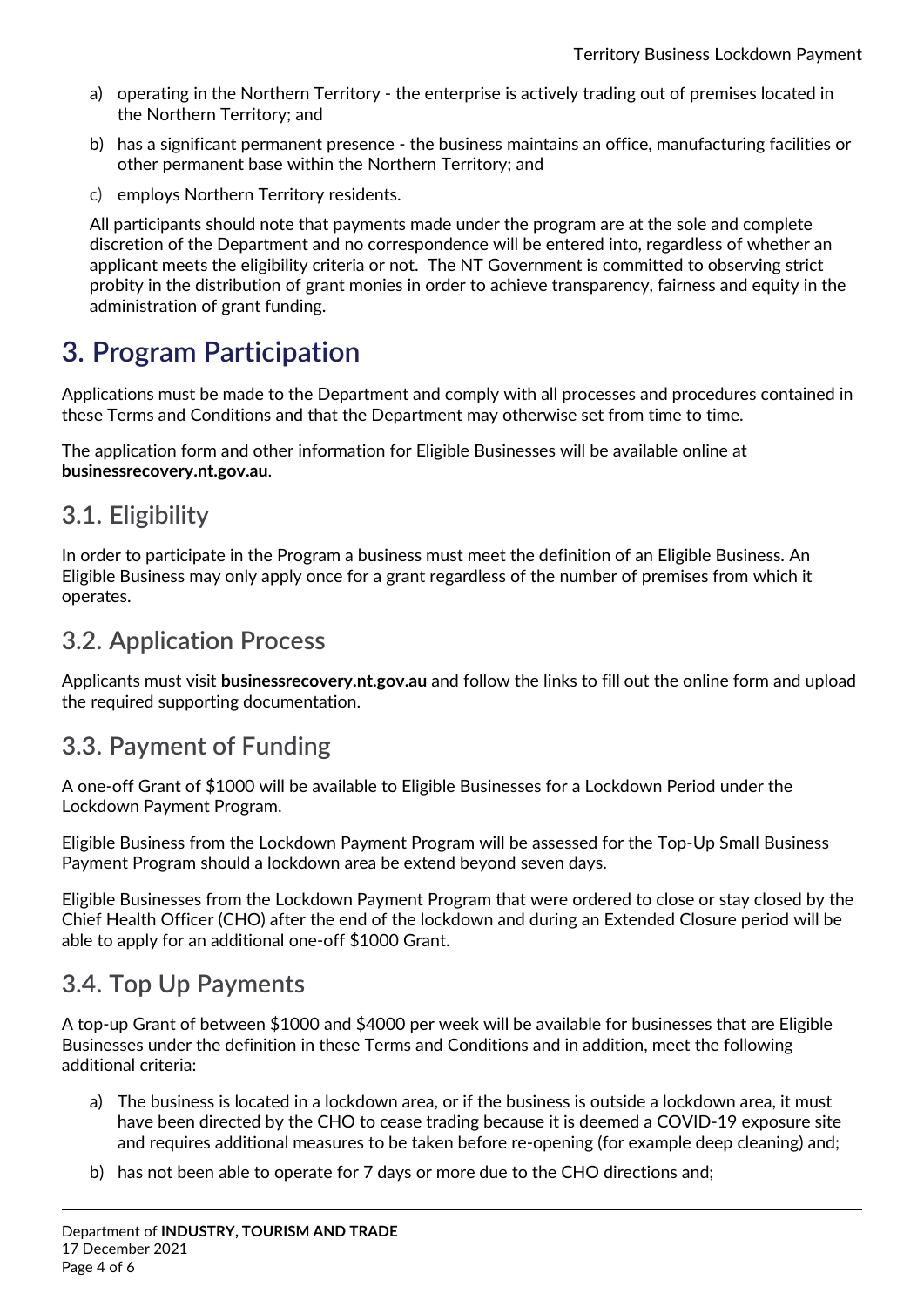c) is has not ceased trading only because it's workers are not vaccinated in line with government directions or for other reasons that would prevent the business from operating normally

A tiered payment structure is detailed below based on the amount of yearly turnover recorded by an eligible business.

| <b>Business turnover</b> | <b>Payment per week</b> |
|--------------------------|-------------------------|
| \$75K-\$2M               | \$1,000                 |
| \$2M-\$5M                | \$2,000                 |
| \$5M-\$10M               | \$4,000                 |

Top-up payments will be made to businesses on a weekly basis until the end of the restrictions on the affected business or until the program end, whichever occurs first.

## <span id="page-4-0"></span>**4. Changes to Program**

The Department reserves the right to:

- vary these terms and conditions, the eligibility criteria or any other documented rule or procedure relating to the Program at any time; and
- accept or reject any application for participation in the Program in its absolute discretion;
- seek a refund from a successful Eligible Business if the Department's subsequent Audit determines that the business was in fact not eligible; and
- In addition to Clause 8, cease the Program at any time should Northern Territory Government policy change.

## <span id="page-4-1"></span>**5. Privacy**

<u>.</u>

In this section, a reference to "you" is a reference to a participant.

The Department is bound by the *Information Act 2002 (NT)* and will only ever use information in accordance with the Northern Territory Government's Information Privacy Principles. These principles are available at [www.infocomm.nt.gov.au/privacy/information-privacy-principles](http://www.infocomm.nt.gov.au/privacy/information-privacy-principles) or by contacting the Information Commissioner Northern Territory on 1800 005 610.

Recipients should read the Department's [Privacy Policy](https://industry.nt.gov.au/publications/business/policies/privacy-policy)<sup>[1](#page-4-2)</sup> and by providing information to the Department under the Program, Businesses and Recipients agree to the following Privacy Statement:

Information collected as part of the Program application process is collected in accordance with the Program's terms and conditions and for the purposes of assessing participant eligibility, audit; monitoring; evaluation; and reporting.

By applying to participate in the Program, you consent to the Northern Territory Government:

(a) storing information, including personal information (such as names and personal contact details);

<span id="page-4-2"></span><sup>1</sup> <https://industry.nt.gov.au/publications/business/policies/privacy-policy>